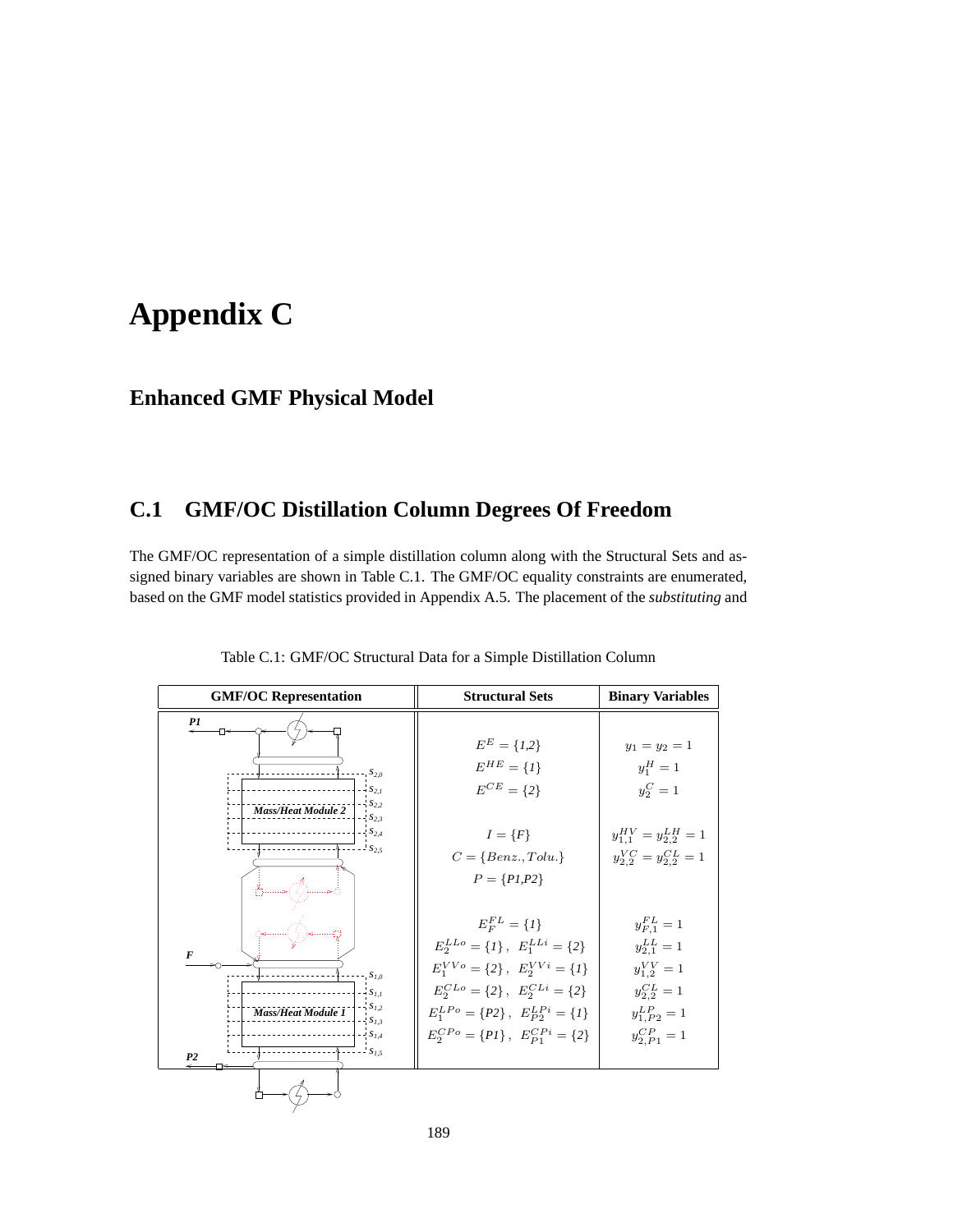*supplementary* constraints is marked with a † and a ‡.

#### *Model Equations*

| <b>Feed Splitters</b>                  | 2(I)                                                                      |
|----------------------------------------|---------------------------------------------------------------------------|
| <b>Upper Auxiliary Block</b>           | $(4E^{E}+2E^{E}C)$                                                        |
| $M/H$ Main Block $\dagger$             | $(3NC+2NC C+4C+8)E^{E}$                                                   |
| Lower Auxiliary Block                  | $(4E^{E}+2E^{E}C)$                                                        |
| Cooler Module                          | $(4E^{CE} + E^{CE}C)$                                                     |
| Heater Module                          | $(4E^{HE}+E^{HE}C)$                                                       |
| <b>Product Mixers</b>                  | $(3P+PC)$                                                                 |
| <i>Enthalpy Definitions</i> $\ddagger$ | $[I+(8+2NC)E^{E}+2E^{HE}+2E^{CE}+P]$                                      |
| Equil. Const. Definitions $\ddagger$   | $[I+(6+NC)E^{E}+2E^{HE}+2E^{CE}+P]C$                                      |
| Module Pressure Spec                   | $(E^{E})$                                                                 |
| Reflux Ratio Definition                | (I)                                                                       |
| Distillate Purity Spec                 | (I)                                                                       |
| Trays Per M/H module $\ddagger$        | $(E^E)$                                                                   |
| Total:                                 | $E^{E}$ (5NC+3NC C+14C+26)+( $E^{CE}$ + $E^{HE}$ )(3C+6)+P(2C+4)+I(C+3)+2 |

*Model Variables*

| <i>Flowrates</i> $\ddagger$      | $[(6+2NC)E^{E}+E^{CE}+E^{HE}+P]$     |                |
|----------------------------------|--------------------------------------|----------------|
| Component Flowrates $\ddagger$   | $(2NC EE+2EE)C$                      |                |
| <b>Molar Fractions</b>           | $(6E^{E}+E^{CE}+E^{HE}+P)C$          |                |
| Temperatures $\ddagger$          | $[I+(8+NC)E^{E}+2E^{CE}+2E^{HE}+P]$  |                |
| Heater Duty                      | $(E^{HE})$                           |                |
| Cooler Duty                      | $(E^{CE})$                           | † GMF/OC addi- |
| Enthalpies $\ddagger$            | $[I+(8+2NC)E^{E}+2E^{CE}+2E^{HE}+P]$ |                |
| Equilibrium Constants $\ddagger$ | $[I+(6+NC)E^{E}+2E^{CE}+2E^{HE}+P]C$ |                |
| M/H module Pressure              | $(E^E)$                              |                |
| Reflux Ratio                     | (I)                                  |                |
| <i>Interconnection Flowrates</i> | (9)                                  |                |
| $M/H$ Module Trays $\ddagger$    | $(E^E)$                              |                |
|                                  | $\alpha$ $\pi$<br>$TT$ $T$           |                |

Total: <sup>E</sup>*(5NC+3NC C+14C+24)+(*E CE*+*E HE*)(3C+6)+P(2C+3)+I(C+2)+10* tional variables:

*Flowrates (Liquid and Vapour)*  $(f_{e,j}^L, f_{e,j}^V)$ :  $2(NC+1)E^E$ *Component Flowrates (Liquid and Vapour)* ( $fc_{e,j,c}^L$ ,  $fc_{e,j,c}^V$ ):  $2(NC+1)E^EC$ *Temperatures*  $(T_{e,j})$ :  $(NC+2)E<sup>E</sup>$ Enthalpies (Liquid and Vapour)  $(H_{e,j}^L, H_{e,j}^V)$ :  $2(NC+1)E^E$ *Equilibrium Constants*  $(K_{e,j,c})$ :  $NCE^{E}C$ *Trays of M/H modules*  $(M_e)$ :  $E^E$ 

It must be noted that for presentational simplicity throughout this section  $nc_e$  has been assumed the same for all M/H modules and replaced by *NC*. The equality constraints for the collocation point locations and weighting functions were incorporated in the balances. Moreover, for the optimization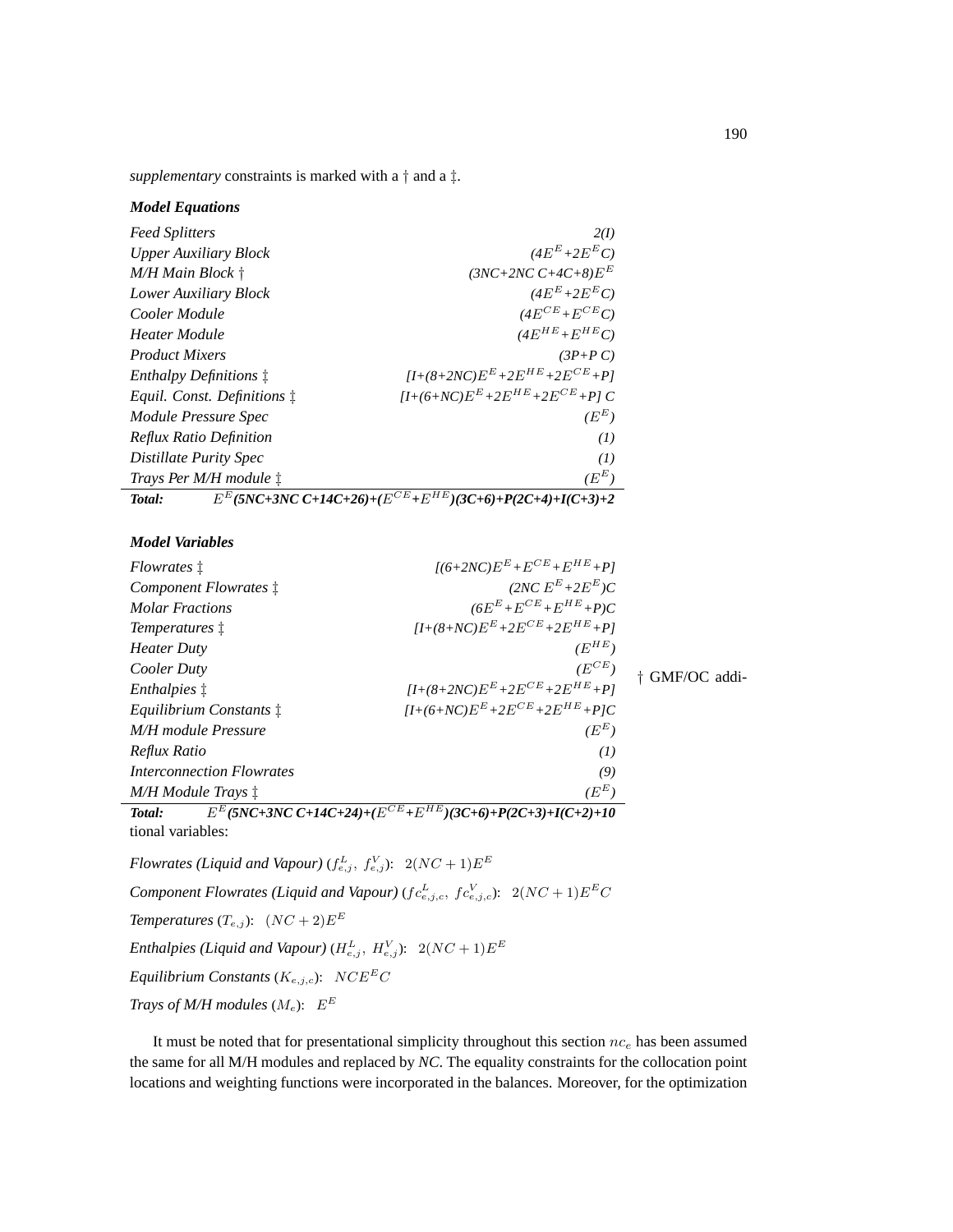problem of Section 6.5.1 (where  $C=2$ ,  $E^{E}=2$ ,  $E^{CE}=E^{HE}=1$ ,  $P=2$ ,  $I=1$  and  $NC=4$ ) the number of trays per  $M/H$  module  $(M_e)$  was assumed fixed, eliminating  $(E^E)$  degrees of freedom. Therefore, the GMF/OC generated *244* variables and *243* equality constraints, thus leaving the reflux as the single degree of freedom to be optimized for the fixed design problem.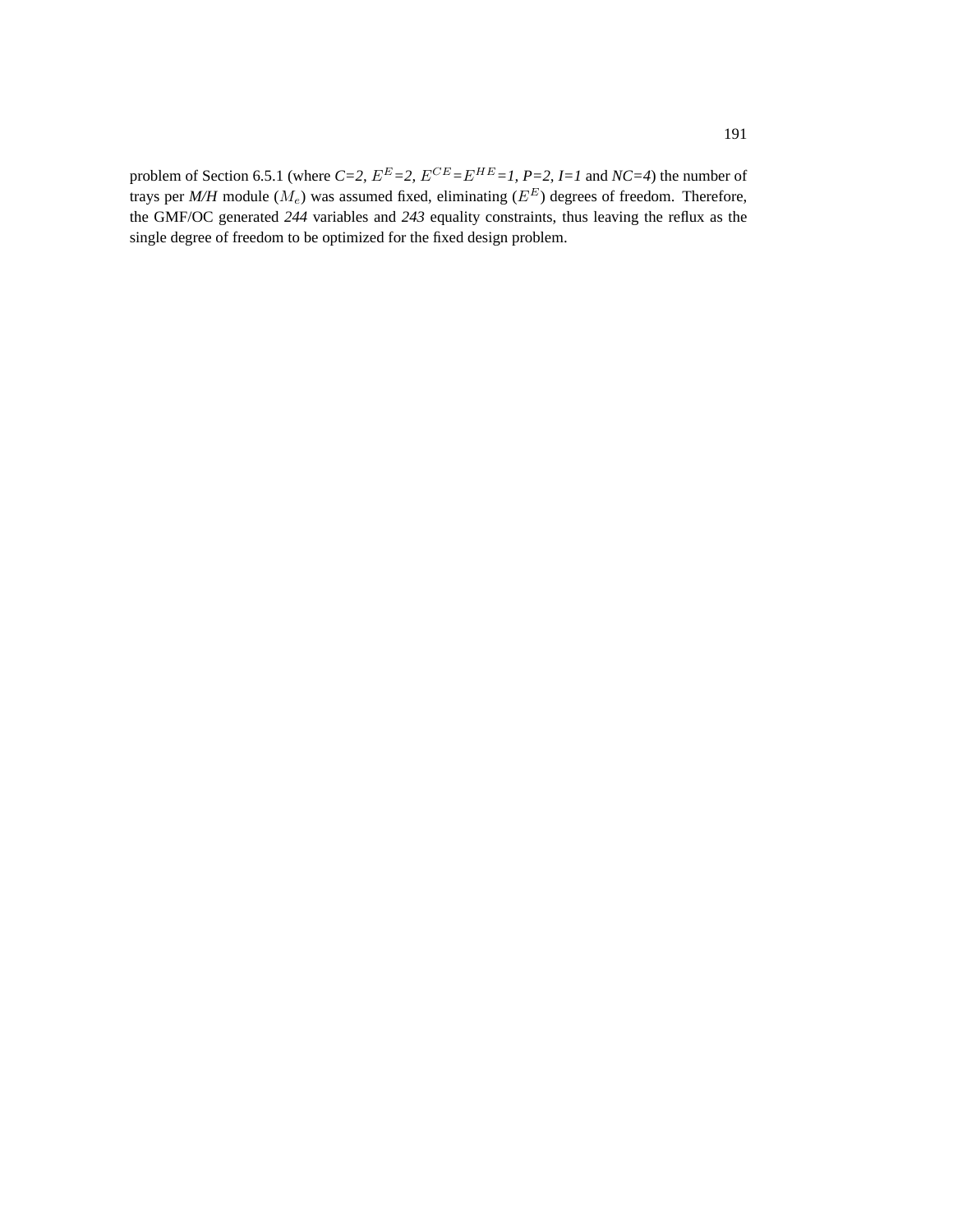### **C.2 GMF/OCFE Distillation Column Degrees Of Freedom**

Below, † and ‡ mark the locations of *substituting* and *supplementary* information, respectively.

#### *Model Equations*

 $Equilibrium$ *Constants*<sup> $†$ </sup>

 $M/H$  module Pressure

 $M/H$  *Module Trays* 

| <b>Feed Splitters</b>                       | 2(I)                                                                                   |                 |
|---------------------------------------------|----------------------------------------------------------------------------------------|-----------------|
| <b>Upper Auxiliary Block</b>                | $(4E^{E}+2E^{E}C)$                                                                     |                 |
| $M/H$ Main Block $\dagger$                  | $[(3NC+2NC C+2C+4)L+2C+4]EE$                                                           |                 |
| Lower Auxiliary Block                       | $(4E^{E}+2E^{E}C)$                                                                     |                 |
| Cooler Module                               | $(4E^{CE} + E^{CE}C)$                                                                  |                 |
| Heater Module                               | $(4E^{HE}+E^{HE}C)$                                                                    |                 |
| <b>Product Mixers</b>                       | $(3P+PC)$                                                                              |                 |
| Enthalpy Definitions $\dagger$              | $[I+(6+2LNC+2L)E^{E}+2E^{HE}+2E^{CE}+P]$                                               |                 |
| Equil. Const. Definitions $\dagger$         | $[I+(6+LNC)E^{E}+2E^{HE}+2E^{CE}+PIC$                                                  |                 |
| Module Pressure Spec                        | $(E^E)$                                                                                |                 |
| Reflux Ratio Definition                     | (I)                                                                                    |                 |
| Distillate Purity Spec                      | (I)                                                                                    |                 |
| Summation of Trays Per M/H module $\dagger$ | $(E^{E})$                                                                              |                 |
|                                             | Sum: $E^{E}$ [(5NC+3NC C+2C+6)L+12C+20]+( $E^{CE}$ + $E^{HE}$ )(3C+6)+P(2C+4)+I(C+3)+2 |                 |
| <b>Model Variables</b>                      |                                                                                        |                 |
| <i>Flowrates</i> $\ddagger$                 | $[(4+2LNC+2L)E^{E}+E^{CE}+E^{HE}+P]$                                                   |                 |
| Component Flowrates $\ddagger$              | $(2EE NC L+2EEL)C$                                                                     |                 |
| <b>Molar Fractions</b>                      | $(6E^{E}+E^{CE}+E^{HE}+P)C$                                                            |                 |
| Temperatures $\ddagger$                     | $[I+(6+LNC+2L)E^{E}+2E^{CE}+2E^{HE}+P]$                                                |                 |
| Heater Duty                                 | $(E^{HE})$                                                                             |                 |
| Cooler Duty                                 | $(E^{CE})$                                                                             | <b>GMF/OCFE</b> |
| Enthalpies $\ddagger$                       | $[I+(6+2L\,NC+2L)E^{E}+2E^{CE}+2E^{HE}+PI$                                             |                 |

 $E + 2E^{CE} + 2E^{HE} + P$ *JC* 

 $(E^E)$ 

 $(E^{E}L)$ 

*Sum:* E <sup>E</sup>*[(5NC+3NC C+2C+7)L+12C+17]+(*E CE*+*E HE*)(3C+6)+P(2C+3)+I(C+2)+10* additional variables:

*Reflux Ratio (1) Interconnection Flowrates (9)*

Flowrates (Liquid and Vapour)  $(f_{e,l,j}^L, f_{e,l,j}^V)$ :  $2(NC+1)E^E L$ *Component Flowrates (Liquid and Vapour)* ( $fc_{e,l,j,c}^L$ ,  $fc_{e,l,j,c}^V$ ):  $2(NC+1)E^E L C$ *Temperatures*  $(T_{e,l,j})$ :  $(NC+2)E^{E}L$ Enthalpies (Liquid and Vapour) ( $H_{e,l,j}^L$ ,  $H_{e,l,j}^V$ ):  $2(NC+1)E^E L$ *Equilibrium Constants* ( $K_{e,l,j,c}$ ): NC  $E^{E} L C$ *Trays of M/H modules*  $(M_{e,l})$ :  $E^{E}L$ 

The GMF/OCFE equality constraints and variables were enumerated, based on the GMF statis-